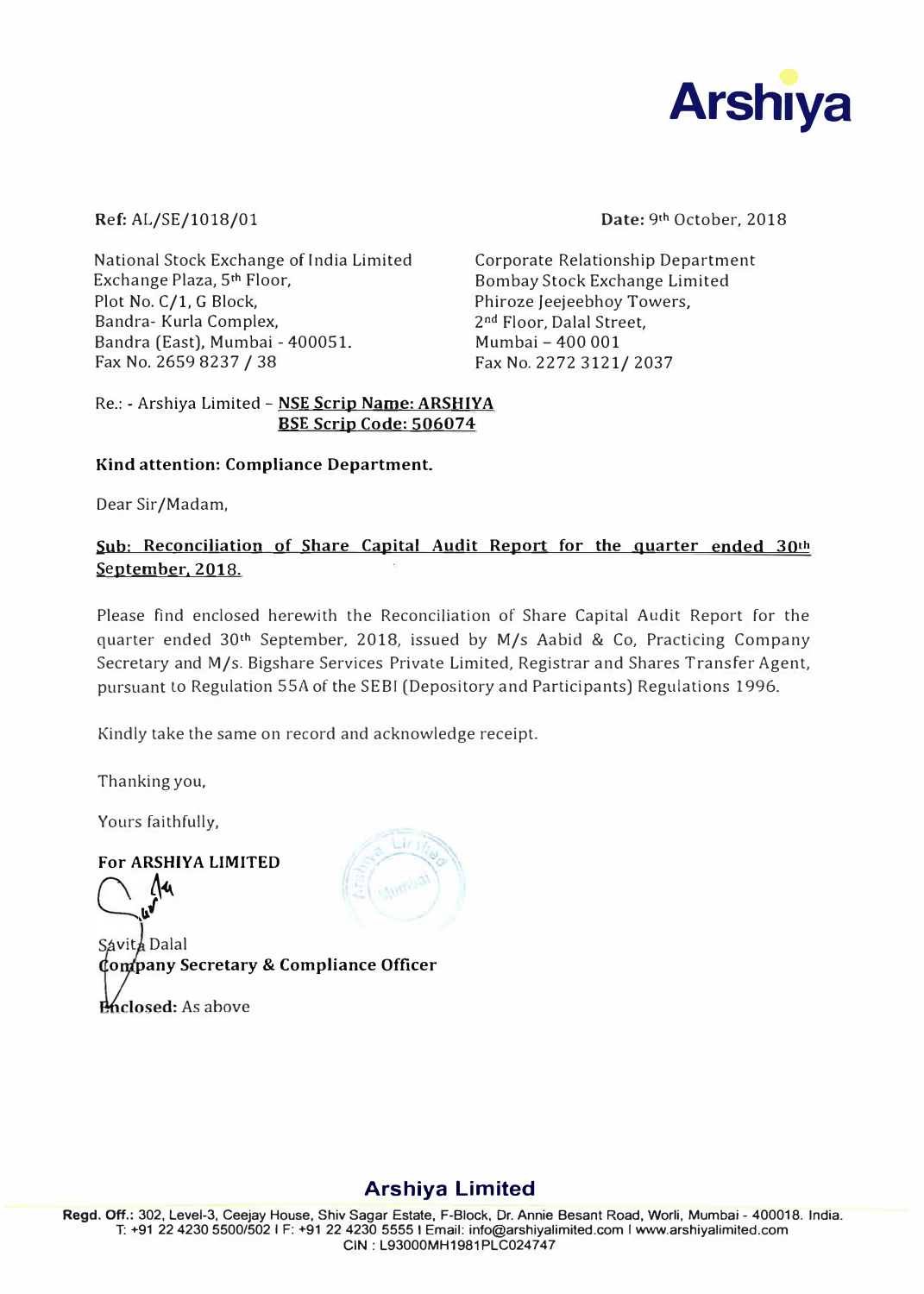

### 09th October, 2018

To, The Board of Directors **M/s. ARSHIYA LIMITED**  302, Ceejay House, Level-3, Shiv Sagar Estate, F-Block, Dr. Annie Besant Road, Worli, Mumbai - 400018, Maharashtra.

#### Re.: Reconciliation of Share Capital Audit Report for the Quarter ended 30**th** September, 2018.

Dear Sir,

We have examined the Register of Members, beneficiary details furnished by the Depositories and other relevant books, records, documents and register maintained by M/5. ARSHIYA LIMITED (hereinafter referred to as "the Company"), and its Registrars and Share Transfer Agents M/s. Bigshare Services Pvt Ltd, Mumbai for the purpose of issuing this certificate in accordance with Regulation SSA of the SEBI (Depositories and Participants) Regulations, 1996 read with their circular D&CC/FITTC/CIR-16 2002 dated December 31, 2002 and CIR/MRD/DP/30/2010 dated September 06, 2010 both issued by the Securities and Exchange Board of India (SEBI).

Enclosed is the Share Capital Audit Report in the aforesaid revised format and as required by The Stock Exchange, Mumbai vide its circular Ref No. CRD/GEN/2003/2 dated September, 22, 2003 for the quarter ended 30<sup>th</sup> September, 2018.

In our opinion and to the best of our information and according to the explanations given to us and based on such verification and examination as considered necessary, the Reconciliation of Share Capital Audit Report for the quarter ended 30**th** September, 2018 is enclosed herewith.

Thanking you,

**For Aabid** & **Co.**

**Kat** Gutec.

Greeshma Vinod Kerkar Partner



**405, Tulslanl Chambers, Nanman Point Mumbai - 400 021**  T **022-2282 5657** I **M +91 88793 38830** I **E** aabtd a cs in I **W** www aacs in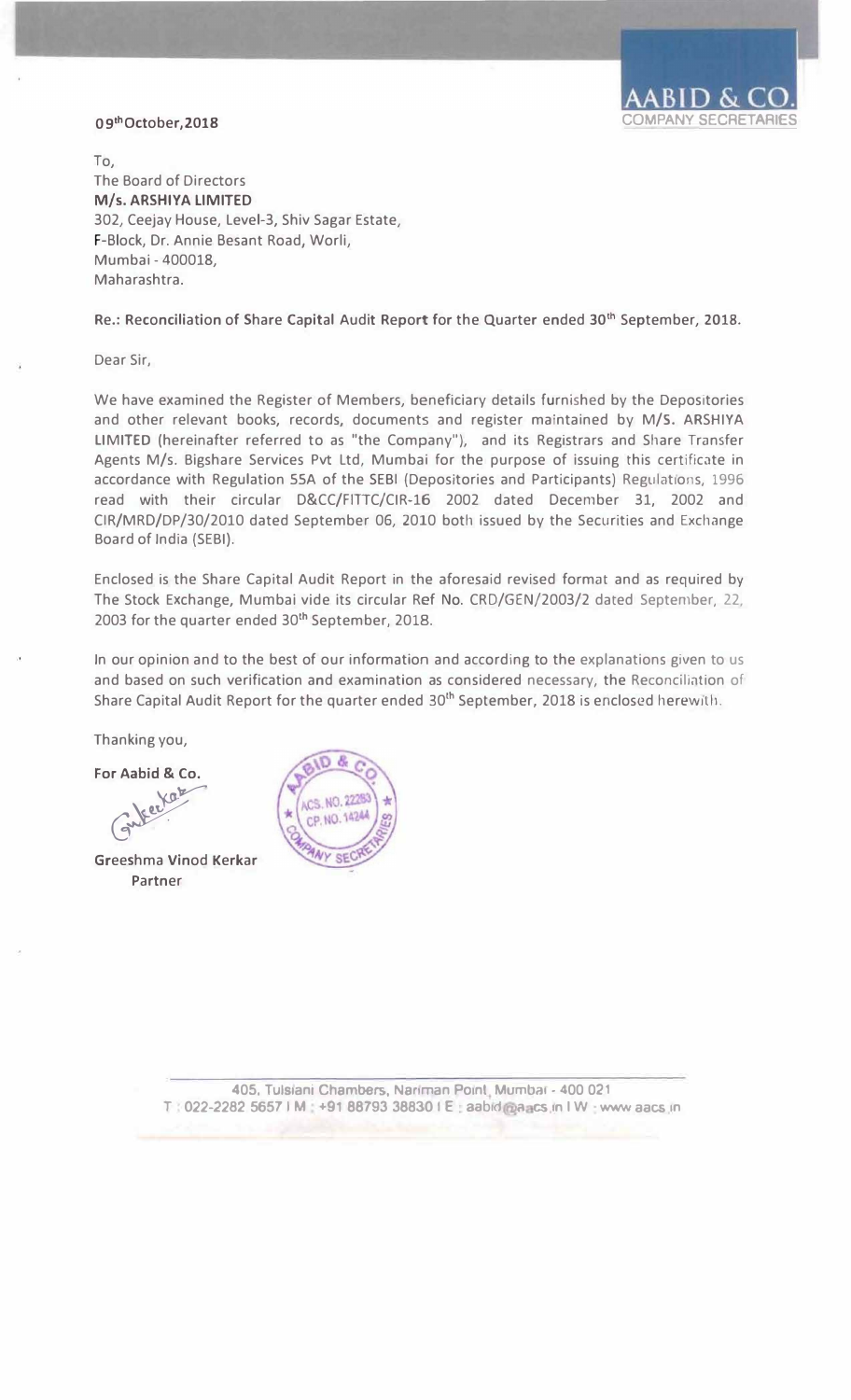| <b>For Quarter Ended</b>                                                                                              | : 30 <sup>th</sup> September, 2018               |  |  |  |
|-----------------------------------------------------------------------------------------------------------------------|--------------------------------------------------|--|--|--|
| <b>1. ISIN</b>                                                                                                        | : INE968D01022                                   |  |  |  |
| 2. Face Value                                                                                                         | : Rs. 2/- per equity Share                       |  |  |  |
| 3. Name of the Company                                                                                                | : Arshiya Limited                                |  |  |  |
| 4. Registered office Address                                                                                          | : 302, Ceejay House, Level-3, Shiv Sagar Estate, |  |  |  |
|                                                                                                                       | F-Block, Dr. Annie Besant Road, Worli,           |  |  |  |
|                                                                                                                       | Mumbai - 400018, Maharashtra.                    |  |  |  |
| <b>5. Correspondence Address</b>                                                                                      | : 302, Ceejay House, Level-3, Shiv Sagar Estate, |  |  |  |
|                                                                                                                       | F-Block, Dr. Annie Besant Road, Worli,           |  |  |  |
|                                                                                                                       | Mumbai - 400018, Maharashtra.                    |  |  |  |
| 6. Telephone and Fax Nos.                                                                                             | : Tel no.: 022-4230 5500/502                     |  |  |  |
|                                                                                                                       | Fax no.: 022-42305555                            |  |  |  |
| 7. E-mail Address                                                                                                     | : teamsecretarial@arshiyalimited.com             |  |  |  |
| 8. Names of the Stock Exchanges where the company's securities are listed:<br>The Bombay Stock Exchange, Mumbai [BSE] |                                                  |  |  |  |

### **ANNEXURE TO SHARE CAPITAL AUDIT REPORT OF M/S. ARSHIYA LIMITED**

- 9. Issued Capital (No of Shares) 24,36,14,292/-
- 10. Listed Capital (No of Shares) 24,36,14,292/-
- 11. Held Dematerialised form in CDSL:

National Stock Exchange, Mumbai [NSE]

| <b>Total No. of Shares</b> | Percentage of Issued Capital |  |  |
|----------------------------|------------------------------|--|--|
| 7,52,79,774                | 30.90                        |  |  |

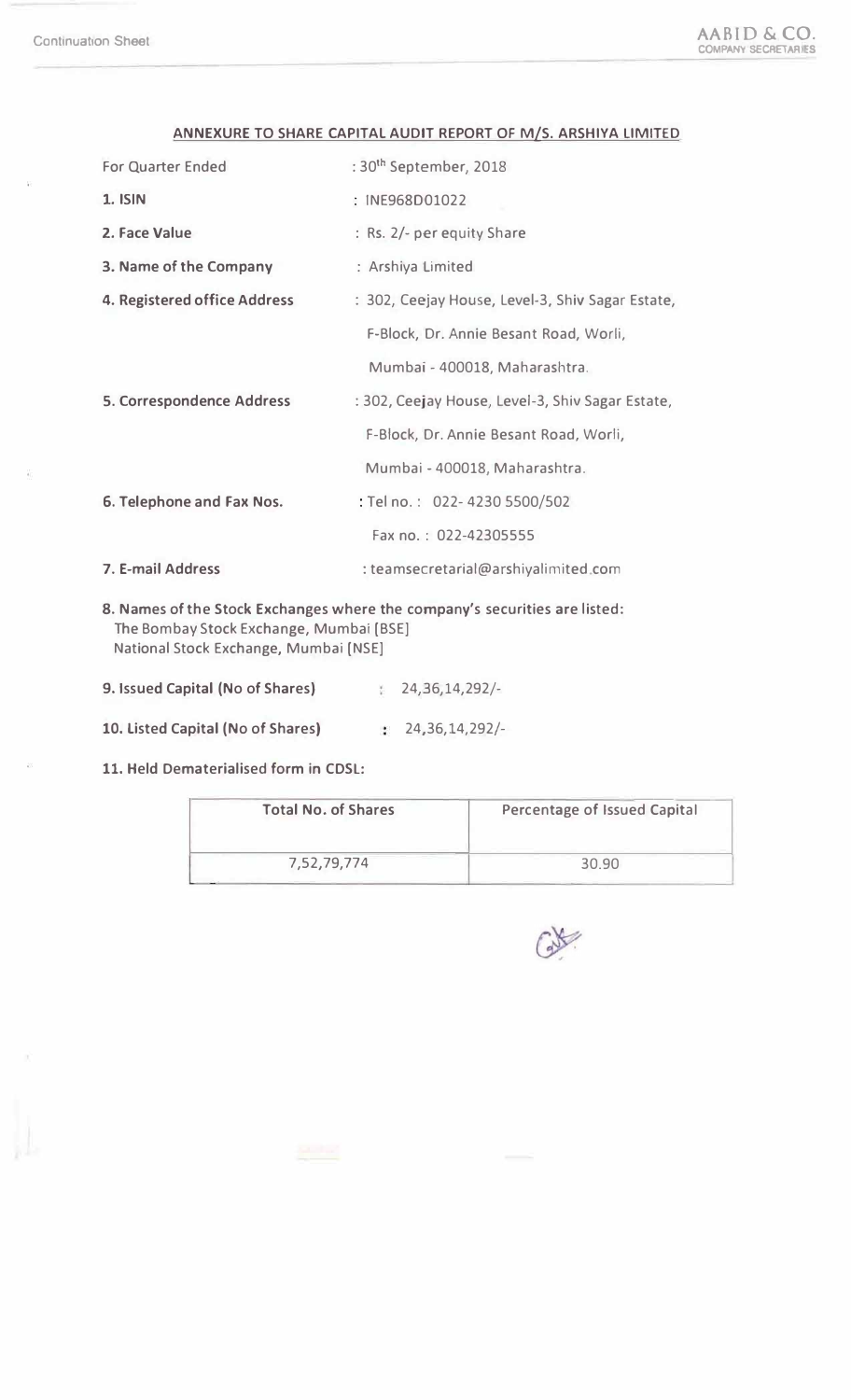## **12.** Held Dematerialised form in **NSDL:**

| <b>Total No. of Shares</b> | Percentage of Issued Capital |  |  |
|----------------------------|------------------------------|--|--|
| 16,78,13,642               | 68.88                        |  |  |

### 13. Held in physical form:

| <b>Total No. of Shares</b> | Percentage of Issued Capital |  |  |
|----------------------------|------------------------------|--|--|
| 5,20,876                   |                              |  |  |

### 14. Total No. of Shares:

| <b>Total No. of Shares</b> | Percentage of Issued Capital |  |  |
|----------------------------|------------------------------|--|--|
| 24, 36, 14, 292            | 100%                         |  |  |

#### 15. Reasons for Difference if any,

#### Not Applicable

16. Certifying the details of change in share capital during the quarter under consideration as **per the table below:-**

| <b>Particulars</b><br>$\frac{1}{2}$                                                              | No. of<br>shares | Applied/<br>not<br>applied<br>for<br>listing | Listed on stock<br>exchanges[specify<br>changes] | Whether<br>intimated<br>to NSDL | Whether<br>intimated<br>to CDSL | pending<br>for<br>SE[specify<br>names] |
|--------------------------------------------------------------------------------------------------|------------------|----------------------------------------------|--------------------------------------------------|---------------------------------|---------------------------------|----------------------------------------|
| Preferential<br>(allotment<br>made<br>during the<br>quarter<br>ended 30th<br>September,<br>2018) | 1,38,97,516      | Applied<br>for<br>listing                    | <b>NSE and BSE</b>                               | Yes                             | Yes                             | <b>NA</b>                              |

\*Rights, bonus, preferential issue, ESOP's, Amalgamation, Conversion, buyback, capitill Reduction, Forfeiture, any other [to specify]

### **17. Register of Members is updated** *:* Yes

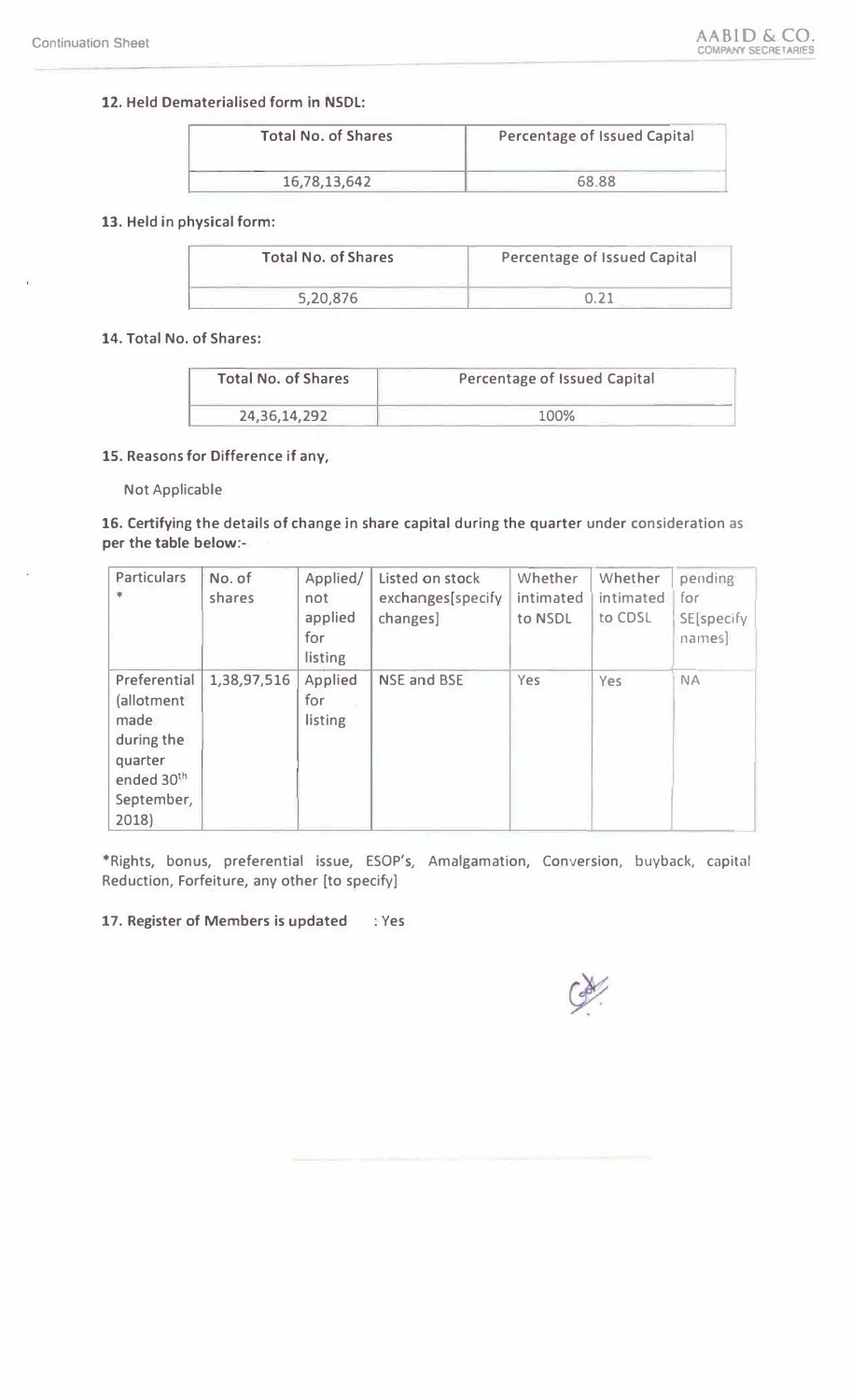**18. Reference of previous Quarter with regard to excess dematerialized shares,** if any:

9,125 Equity Shares of the company dematerialized during the quarter ended 30<sup>th</sup> September, 2018

**19. Has the company resolved the matter mentioned** in **point no. 18 above** in the current **quarter? If not, reason why?**

Yes

**20. Mention the total no. of requests,** if **any, confirmed after** *21* **days and the** Total no. of **requests beyond 21 days with the reasons for delay:**

Not applicable

**21. Name, Telephone** & **Fax No. of the Compliance** Officer **of the** company:

**Ms. Savita Dalal, Company Secretary**

Tel: 022 42305500 Fax: 022 42305555 Email:savita.dalal@arshiyalimited.com

#### **22. Name, Address, Telephone, Fax No., Registration No. of the Auditor:**

Name: Aabid & Co-Company Secretaries, Mumbai Address: 12, 4<sup>th</sup> Floor, Sai Sadan, 68, Janmabhoomi Marg, Fort Mumbai - 400001 Tel. No. : 91-022-40025464/ 22828661 Mobile No. : 9892158830 E-Mail: aabidcs@aacs.in F.C.S No. : 6579 C.O.P. No.: 6625

**23. Appointment of common agency for** share registry **work: Bigshare Services Pvt Ltd.**

1st Floor, Bharat Tin Works Building, Opp. Vasant Oasis Makwana Road, Marol, Andheri East, Mumbai 400059 Maharashtra Contact: 022 - 62638200 Email: rajeshm@bigshareonline.com

24. **Any other** detail **that the Auditor may like to provide** [Eg. BIFR **Company, Delisting** form **Stock Exchange, Company Change its name,** etc.]: NIL